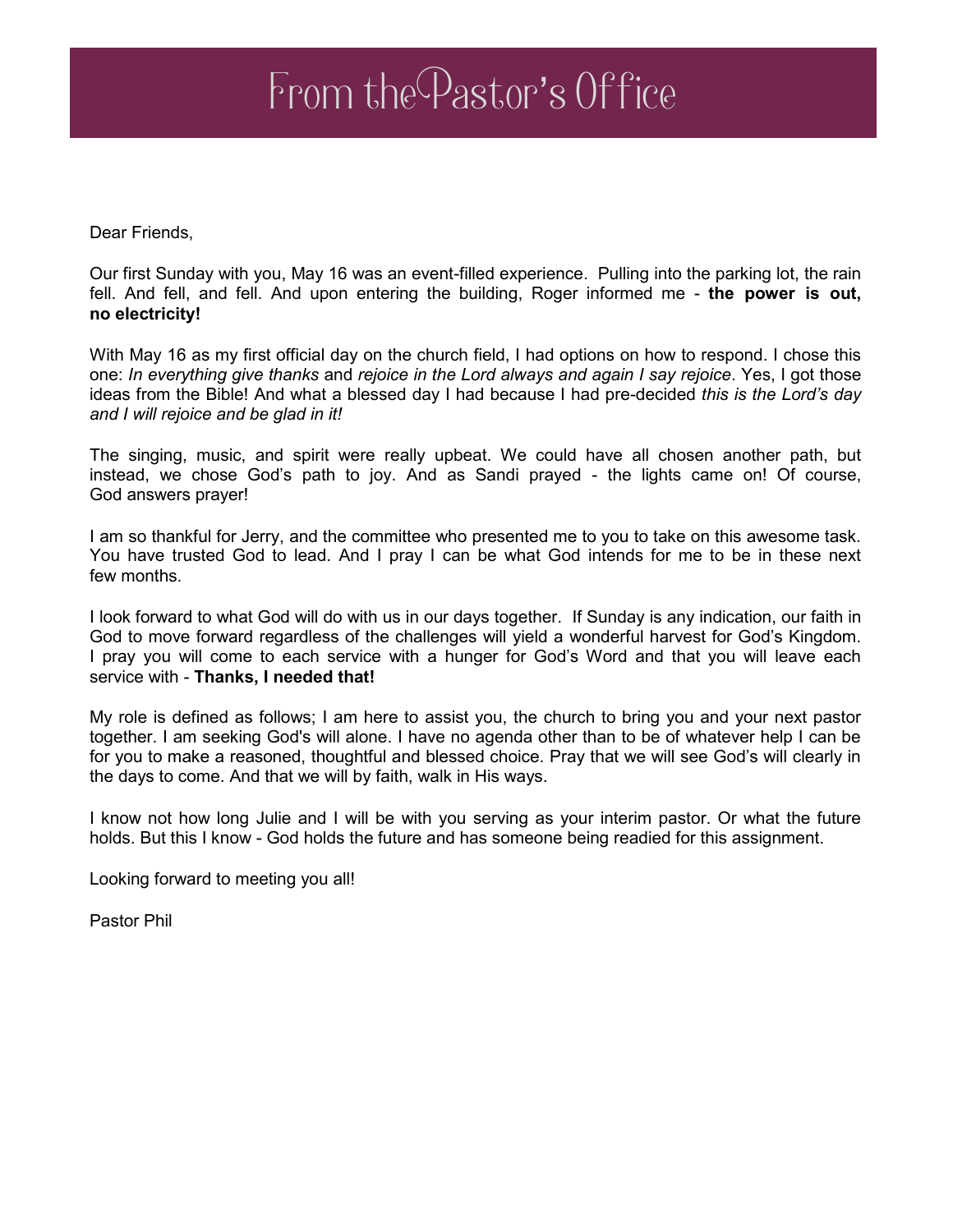

*GRACE BAPTIST CHURCH 3101 NE VIVION ROAD KANSAS CITY, MO 64119 (816) 452-0212* 



*\*Welcome \*Worship \*Praise*

**The Sound of Silence**… By Mary Webb

Art Garfunkel said during a live performance: "This is a song about the inability of people to communicate with each other". The song begins "Hello darkness, my old friend, I've come to talk with you again." Loneliness and darkness

are what many have experienced in these past months. The way towards a better society passes through effective communication.



The Bible has a lot to say about how we communicate with others. We are commanded to do everything for the glory of God, even in the way that we communicate with others.

**[Galatians 6:10](https://www.biblegateway.com/passage/?search=Galatians+6%3A10&version=ESV)** So then, as we have opportunity, let us do good to everyone, and especially to those who are of the household of faith.

So how have we stayed in touch/communicated with our church family, our neighbors, our co-workers when we are working at home, our family? Even though the restrictions are started to be lifted, we still need that effective communication. We encourage you to reach out and say HELLO to someone or multiple people this week.

I recently saw this on my computer and thought it is such a good reminder for all of us about what little things can bring such joy and pleasure to a person.



*"Do you know that a simple "hello" can be a sweet one? I recently received this from my friend, in a mail she sent to me." "….it has made me smile every time I say hello since then… So send this message to the people you care about and say "Hello" to them"*

*The word HELLO means:*

**Grace Baptist Church** An American Baptist Church [www.grace4u.net](http://www.grace4u.net)

#### **Office Hours**

Monday/Tuesday *10:00 AM - 2:00 PM* Wednesday/Thursday *10:00 AM - 3:00 PM* **Sunday** 9:30AM - 11:30 AM

Phil Simcosky *Interim Pastor* philsimcosky@gmail.com 239-784-8526

> Tara Barnett *Ministry Assistant* [Beth@grace4u.net](mailto:Beth@grace4u.net) 816-452-0212

Michelle Hoitenga *Day Care Director* [daycare@grace4u.net](mailto:daycare@grace4u.net) 816-453-4437

Ben Gentry *Church Musician* [piano\\_man\\_ben@yahoo.com](mailto:piano_man_ben@yahoo.com) 816-588-2211

> Bill Turnage *Moderator*

Juliann Hansen *Custodian*

> **Worship** 10:15 a.m.

Video Worship [grace4u.net/media/videos](http://grace4u.net/media/videos)

*These commandments that I give you today are to be on your hearts. Deuteronomy 6:6*

> **May 19, 2021 Volume 18**

*H – How are you? E = Everything all right? L = Like to hear from you L = Love to see you soon! O = Obviously, I miss you… So, HELLO!*

Let's be good disciples and break *The Sound of Silence* with many "Hello's". If you hear from someone, let us know for Narthex News next week.

God Bless You!